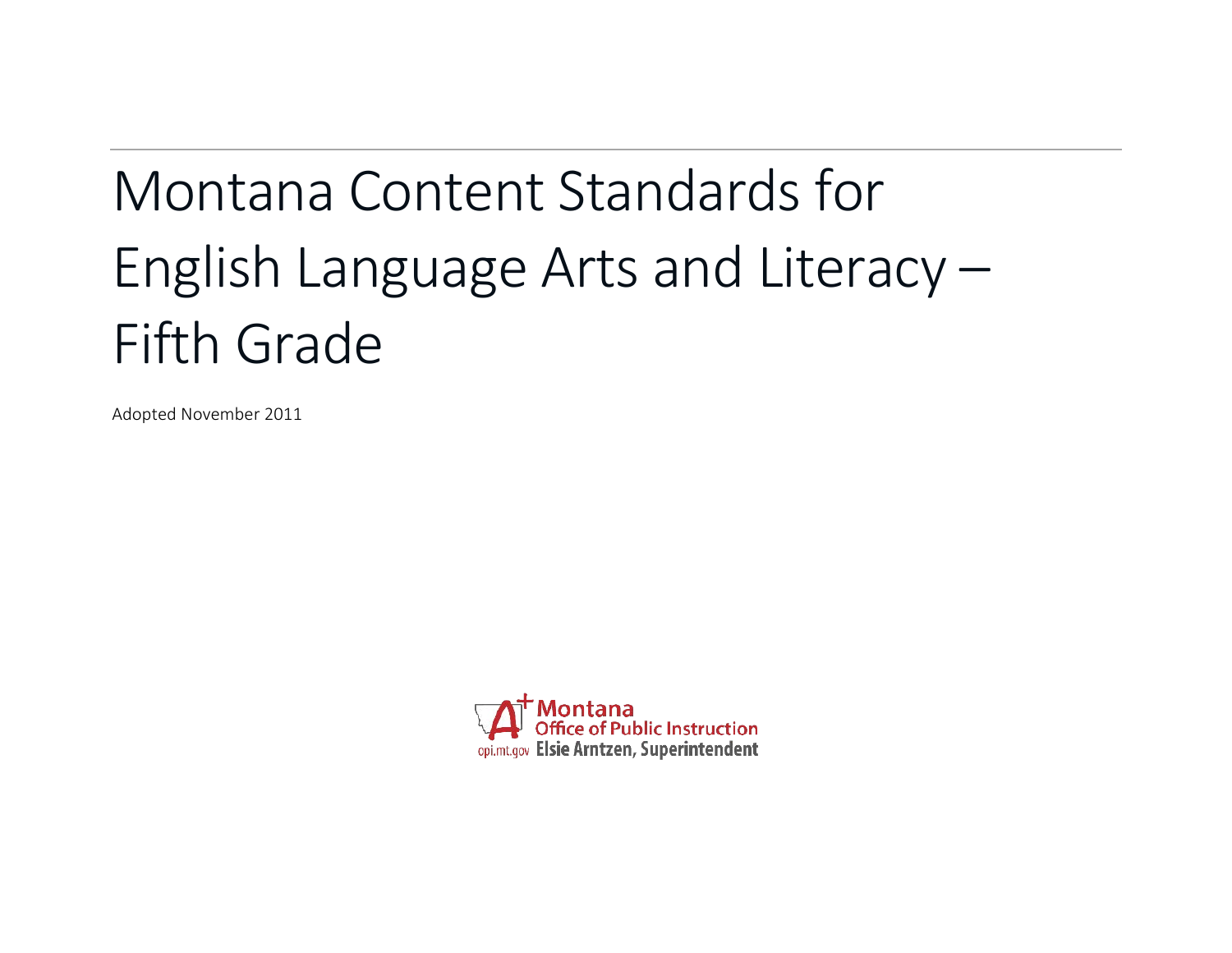## Contents

| $\label{f:1} \mbox{Introduction} \,\, \ldots \,\, \ldots \,\, \ldots \,\, \ldots \,\, \ldots \,\, \ldots \,\, \ldots \,\, \ldots \,\, \ldots \,\, \ldots \,\, \ldots \,\, \ldots \,\, \ldots \,\, \ldots \,\, \ldots \,\, \ldots \,\, \ldots \,\, \ldots \,\, \ldots \,\, \ldots \,\, \ldots \,\, \ldots \,\, \ldots \,\, \ldots \,\, \ldots \,\, \ldots \,\, \ldots \,\, \ldots \,\, \ldots \,\, \ldots \,\, \ldots \,\, \ldots \,\, \ldots \,\, \ldots \,\,$ |  |
|----------------------------------------------------------------------------------------------------------------------------------------------------------------------------------------------------------------------------------------------------------------------------------------------------------------------------------------------------------------------------------------------------------------------------------------------------------------|--|
|                                                                                                                                                                                                                                                                                                                                                                                                                                                                |  |
|                                                                                                                                                                                                                                                                                                                                                                                                                                                                |  |
|                                                                                                                                                                                                                                                                                                                                                                                                                                                                |  |
|                                                                                                                                                                                                                                                                                                                                                                                                                                                                |  |
|                                                                                                                                                                                                                                                                                                                                                                                                                                                                |  |
|                                                                                                                                                                                                                                                                                                                                                                                                                                                                |  |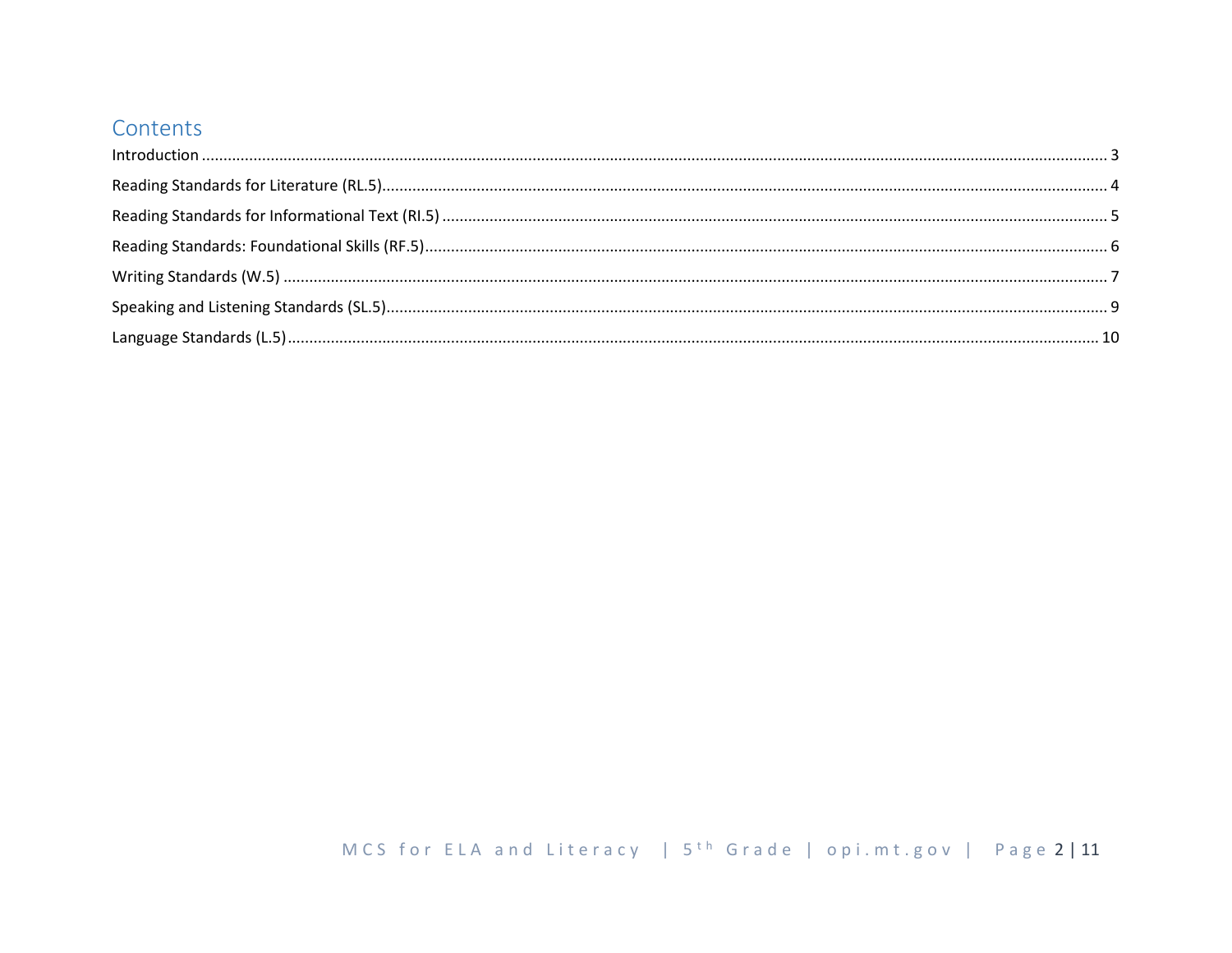### <span id="page-2-0"></span>Introduction

This guide outlines the Montana Content Standards for 5<sup>th</sup> grade students in English Language Arts. This is a grade-specific look at the standards. A grade-by-grade level progression is available in a separate document, *Montana Content Standards for English Language Arts and Literacy*.

Adopted in November 2011, the standards provide a framework for literacy not only in English Language Arts, but across content areas in history/social studies, science, and technical subjects. Just as students must learn literacy skills and conceptual understandings to be college and career ready, they must be able to read, write, speak, listen, and use language effectively in a variety of content areas. Students who meet the standards develop the skills in reading, writing, speaking, and listening that are the foundation for any creative and purposeful expression in language. This guide provides resources and guidance to educators as they align their curriculum to these standards. These standards reflect the constitutional mandate that all educators must provide instruction including the distinct and unique heritage and contemporary contributions of American Indians in a culturally responsive manner (See [IEFA; MCA 20-1-501 Article X;](http://www.opi.mt.gov/PDF/IndianEd/Resources/ArticleX_IEFA.pdf) resources; and materials).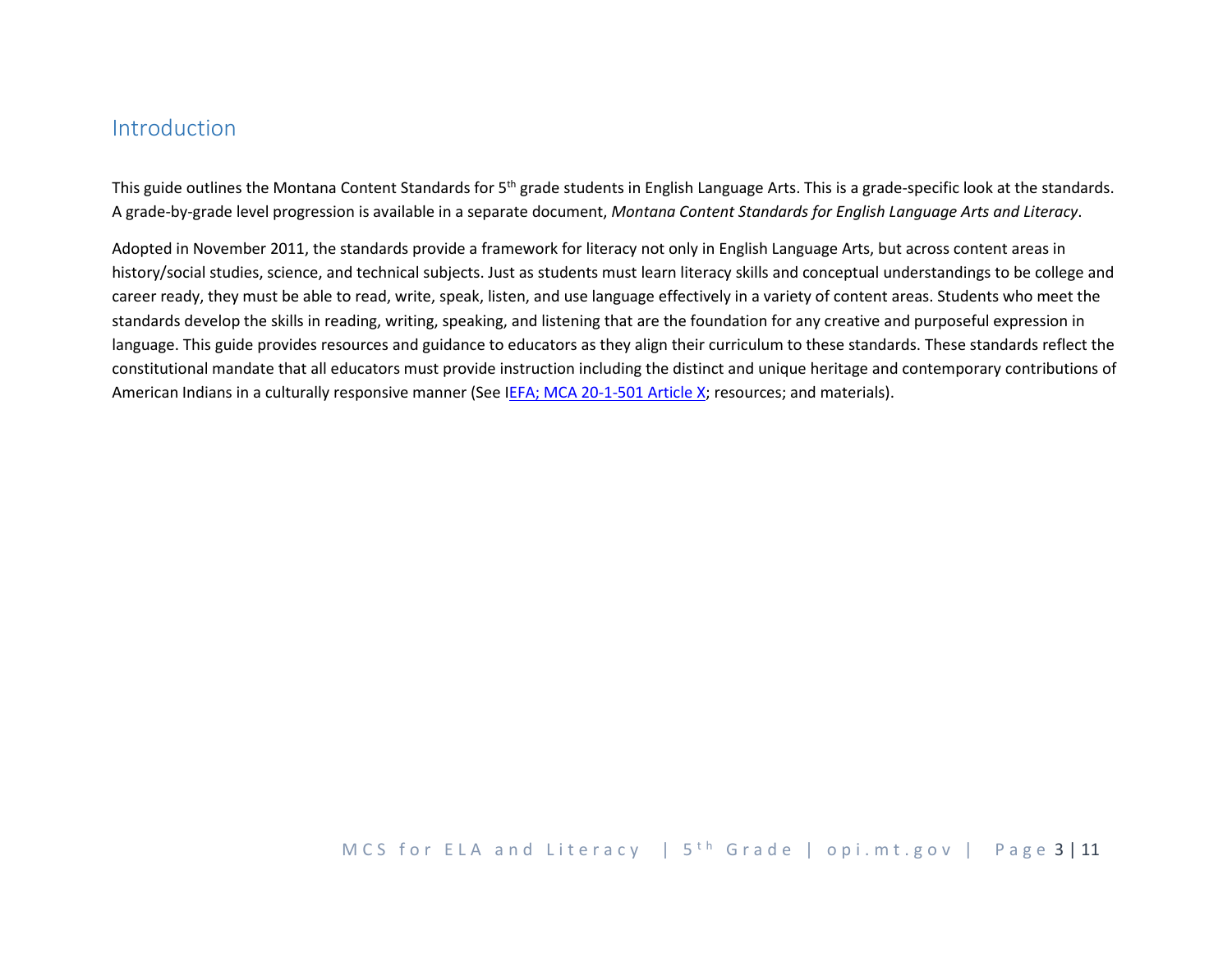## <span id="page-3-0"></span>Reading Standards for Literature (RL.5)

#### **Key Ideas and Details**

- RL.5.1 Quote accurately from a text when explaining what the text says explicitly and when drawing inferences from the text.
- RL.5.2 Determine a theme of a story, drama, or poem from details in the text, including how characters in a story or drama respond to challenges or how the speaker in a poem reflects upon a topic; summarize the text and include texts by and about American Indians.
- RL.5.3 Compare and contrast two or more characters, settings, or events in a story or drama, drawing on specific details in the text (e.g., how characters interact).

#### **Craft and Structure**

- RL.5.4 Determine the meaning of words and phrases as they are used in a text, including figurative language such as metaphors and similes.
- RL.5.5 Explain how a series of chapters, scenes, or stanzas fits together to provide the overall structure of a particular story, drama, or poem.
- RL.5.6 Describe how a narrator's or speaker's point of view influences how events are described, including perspectives of American Indians.

#### **Integration of Knowledge and Ideas**

- RL.5.7 Analyze how visual and multimedia elements contribute to the meaning, tone, or beauty of a text (e.g., graphic novel, multimedia presentation of fiction, folktale, myth, poem).
- RL.5.8 (Not applicable to literature)
- RL.5.9 Compare and contrast stories in the same genre (e.g., mysteries and adventure stories including traditional and contemporary stories by and about American Indians) on their approaches to similar themes and topics.

#### **Range of Reading and Level of Text Complexity**

RL.5.10 By the end of the year, read and comprehend literature, including stories, dramas, and poetry, at the high end of the grades 4–5 text complexity band independently and proficiently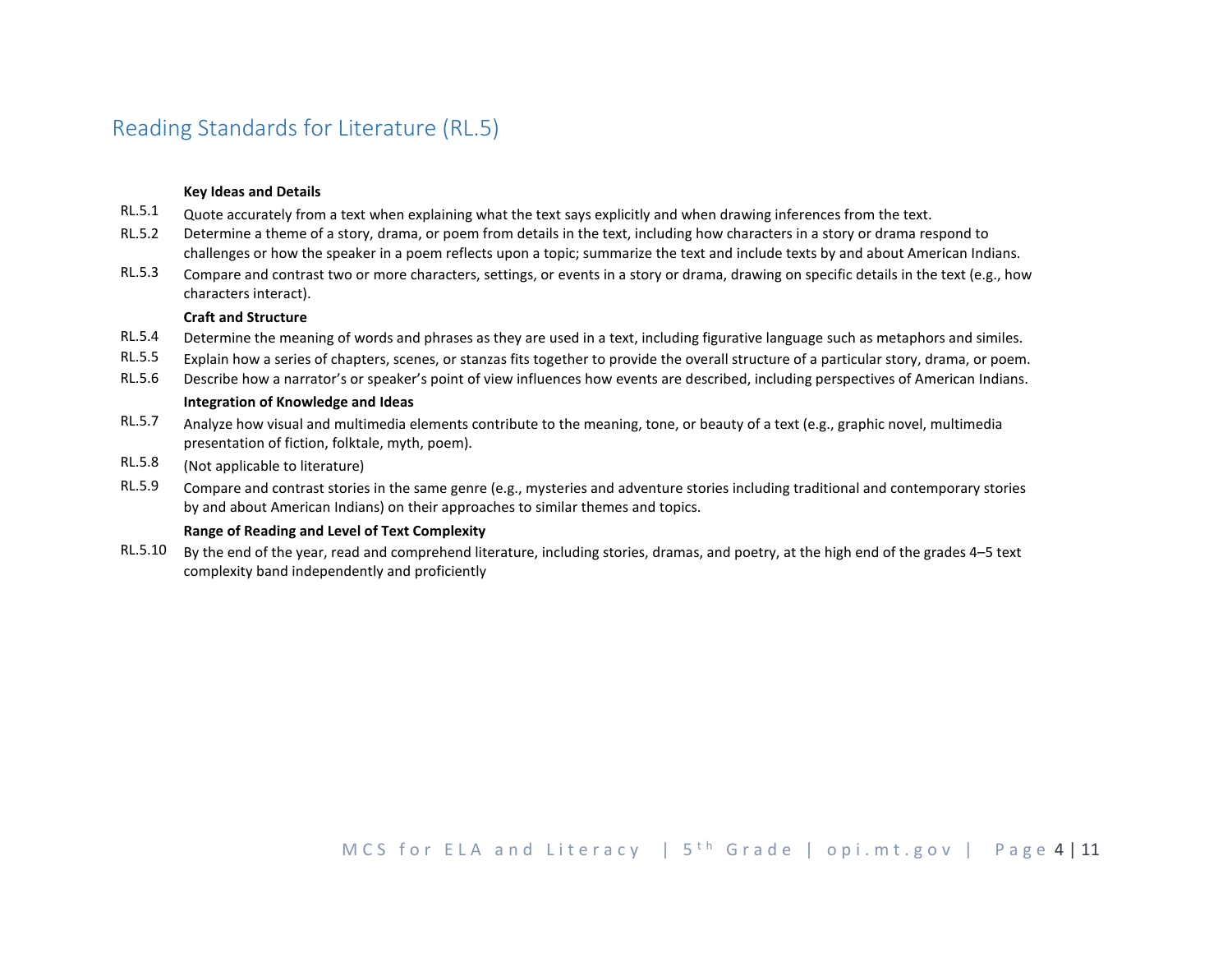## <span id="page-4-0"></span>Reading Standards for Informational Text (RI.5)

#### **Key Ideas and Details**

- RI.5.1 Quote accurately from a text when explaining what the text says explicitly and when drawing inferences from the text.
- RI.5.2 Determine two or more main ideas of a text and explain how they are supported by key details; summarize the text.
- RI.5.3 Explain the relationships or interactions between two or more individuals, events, ideas, or concepts in a historical, scientific, or technical text based on specific information in the text and include texts by and about American Indians. **Craft and Structure**
- RI.5.4 Determine the meaning of general academic and domain-specific words and phrases in a text relevant to a *grade 5 topic or subject area*.
- RI.5.5 Compare and contrast the overall structure (e.g., chronology, comparison, cause/effect, problem/solution) of events, ideas, concepts, or information in two or more texts.
- RI.5.6 Analyze multiple accounts of the same event or topic, including those of historical and contemporary American Indian events and topics, noting important similarities and differences in the point of view they represent.

#### **Integration of Knowledge and Ideas**

- RI.5.7 Draw on information from multiple print or digital sources, demonstrating the ability to locate an answer to a question quickly or to solve a problem efficiently.
- RI.5.8 Explain how an author uses reasons and evidence to support particular points in a text, identifying which reasons and evidence support which point(s).
- RI.5.9 Integrate information from several texts on the same topic in order to write or speak about the subject knowledgeably.

#### **Range of Reading and Level of Text Complexity**

RI.5.10 By the end of the year, read and comprehend informational texts, including history/social studies, science, and technical texts, at the high end of the grades 4–5 text complexity band independently and proficiently.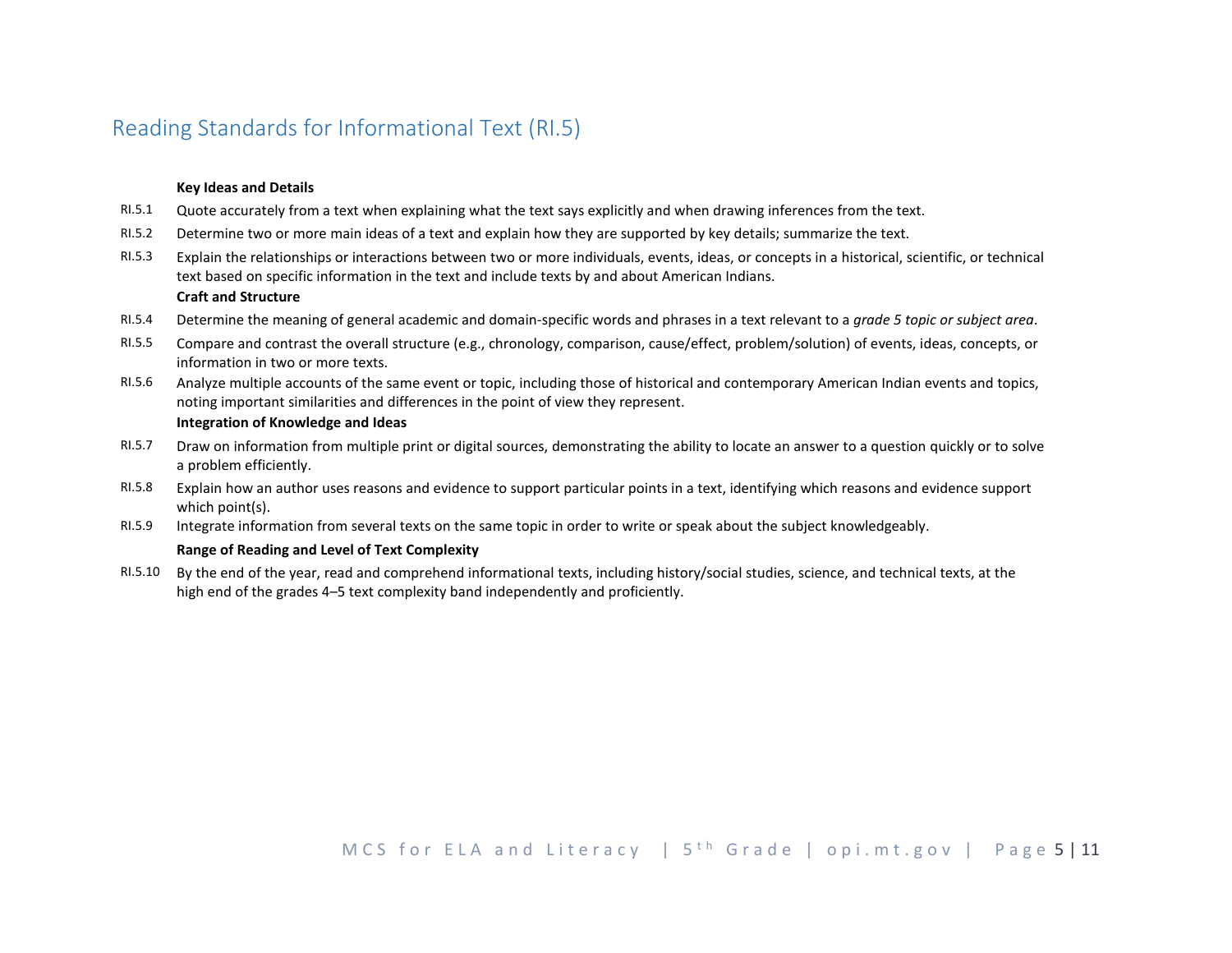## <span id="page-5-0"></span>Reading Standards: Foundational Skills (RF.5)

#### **Phonics and Word Recognition**

- RF.5.3 Know and apply grade-level phonics and word analysis skills in decoding words.
- RF.5.3.a Use combined knowledge of all letter-sound correspondences, syllabication patterns, and morphology (e.g., roots and affixes) to read accurately unfamiliar multisyllabic words in context and out of context.

#### **Fluency**

- RF.5.4 Read with sufficient accuracy and fluency to support comprehension.
- RF.5.4.a Read on-level text with purpose and understanding.
- RF.5.4.b Read on-level prose and poetry orally with accuracy, appropriate rate, and expression on successive readings.
- RF.5.4.c Use context to confirm or self-correct word recognition and understanding, rereading as necessary.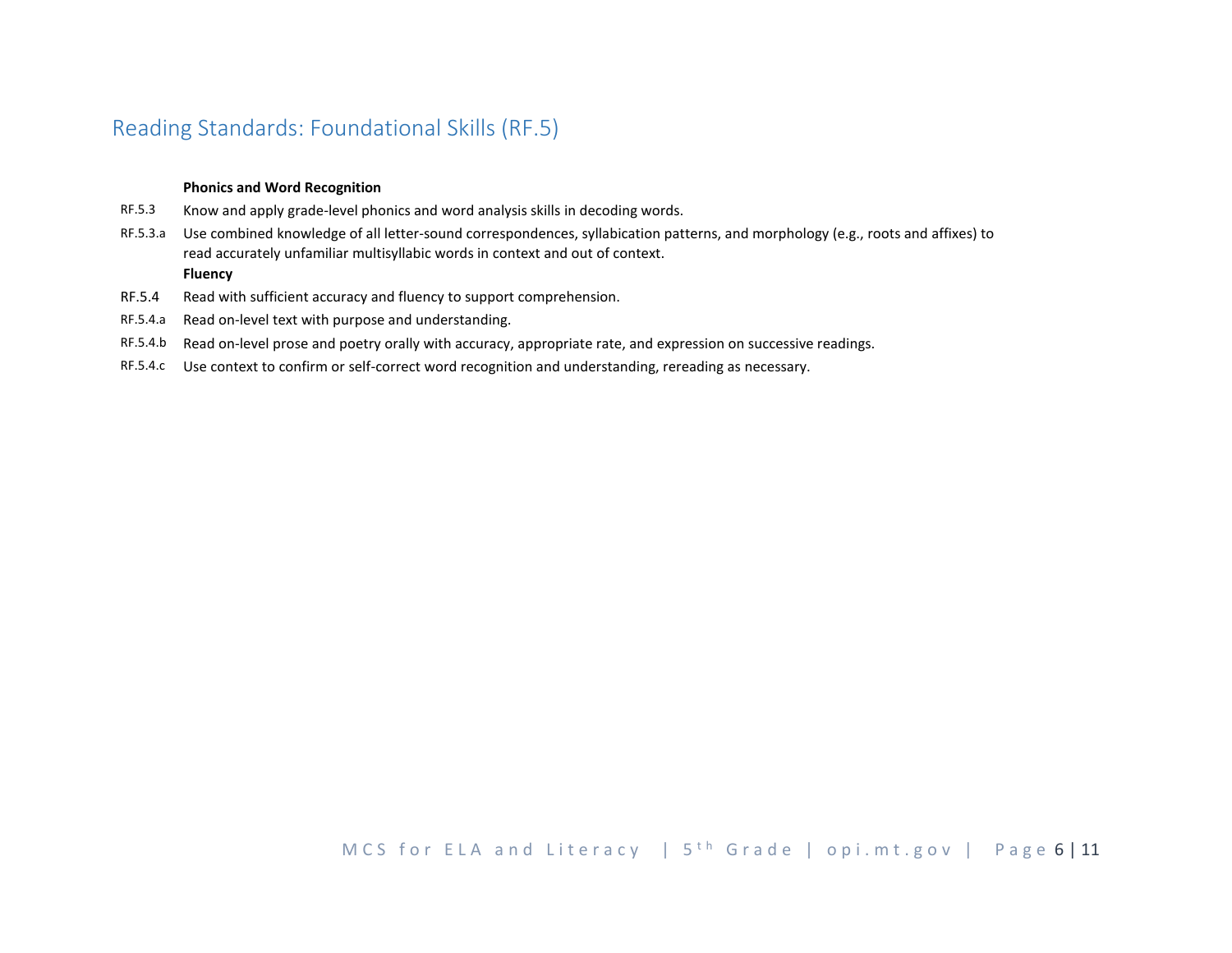## <span id="page-6-0"></span>Writing Standards (W.5)

#### **Text Types and Purposes**

- W.5.1 Write opinion pieces on topics or texts, supporting a point of view with reasons and information.
- W.5.1.a Introduce a topic or text clearly, state an opinion, and create an organizational structure in which ideas are logically grouped to support the writer's purpose.
- W.5.1.b Provide logically ordered reasons that are supported by facts and details.
- W.5.1.c Link opinion and reasons using words, phrases, and clauses (e.g., *consequently*, *specifically*).
- W.5.1.d Provide a concluding statement or section related to the opinion presented.
- W.5.2 Write informative/explanatory texts to examine a topic and convey ideas and information clearly.
- W.5.2.a Introduce a topic clearly, provide a general observation and focus, and group related information logically; include formatting (e.g., headings), illustrations, and multimedia when useful to aiding comprehension.
- W.5.2.b Develop the topic with facts, definitions, concrete details, quotations, or other information and examples related to the topic.
- W.5.2.c Link ideas within and across categories of information using words, phrases, and clauses (e.g., *in contrast*, *especially*).
- W.5.2.d Use precise language and domain-specific vocabulary to inform about or explain the topic.
- W.5.2.e Provide a concluding statement or section related to the information or explanation presented.
- W.5.3 Write narratives to develop real or imagined experiences or events using effective technique, descriptive details, and clear event sequences.
- W.5.3.a Orient the reader by establishing a situation and introducing a narrator and/or characters; organize an event sequence that unfolds naturally.
- W.5.3.b Use narrative techniques, such as dialogue, description, and pacing, to develop experiences and events or show the responses of characters to situations.
- W.5.3.c Use a variety of transitional words, phrases, and clauses to manage the sequence of events.
- W.5.3.d Use concrete words and phrases and sensory details to convey experiences and events precisely.
- W.5.3.e Provide a conclusion that follows from the narrated experiences or events.

#### **Production and Distribution of Writing**

- W.5.4 Produce clear and coherent writing in which the development and organization are appropriate to task, purpose, and audience.
- W.5.5 With guidance and support from peers and adults, develop and strengthen writing as needed by planning, revising, editing, rewriting, or trying a new approach.
- W.5.6 With some guidance and support from adults, use technology, including the Internet, to produce and publish writing as well as to interact and collaborate with others; demonstrate sufficient command of keyboarding skills to type a minimum of two pages in a single sitting.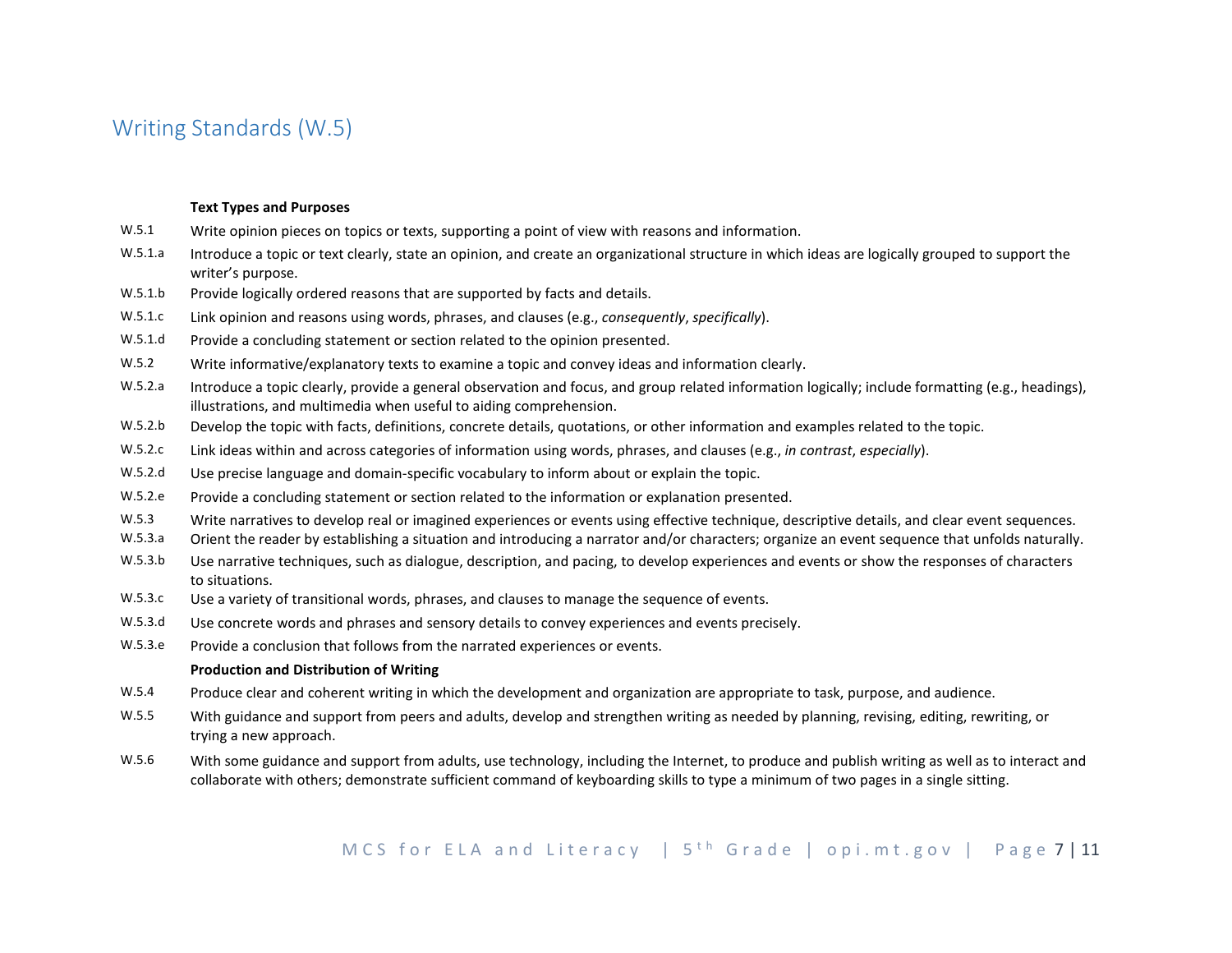#### **Research to Build and Present Knowledge**

- W.5.7 Conduct short research projects that use several sources to build knowledge through investigation of different aspects of a topic and include sources and/or topics by and about American Indians.
- W.5.8 Recall relevant information from experiences or gather relevant information from print and digital sources; summarize or paraphrase information in notes and finished work, and provide a list of sources.
- W.5.9 Draw evidence from literary or informational texts to support analysis, reflection, and research.
- W.5.9.a Apply *grade 5 Reading standards* to literature (e.g., "Compare and contrast two or more characters, settings, or events in a story or a drama, drawing on specific details in the text [e.g., how characters interact]").
- W.5.9.b Apply *grade 5 Reading standards* to informational texts (e.g., "Explain how an author uses reasons and evidence to support particular points in a text, identifying which reasons and evidence support which point[s]").

#### **Range of Writing**

W.5.10 Write routinely over extended time frames (time for research, reflection, and revision) and shorter time frames (a single sitting or a day or two) for a range of discipline-specific tasks, purposes, and audiences.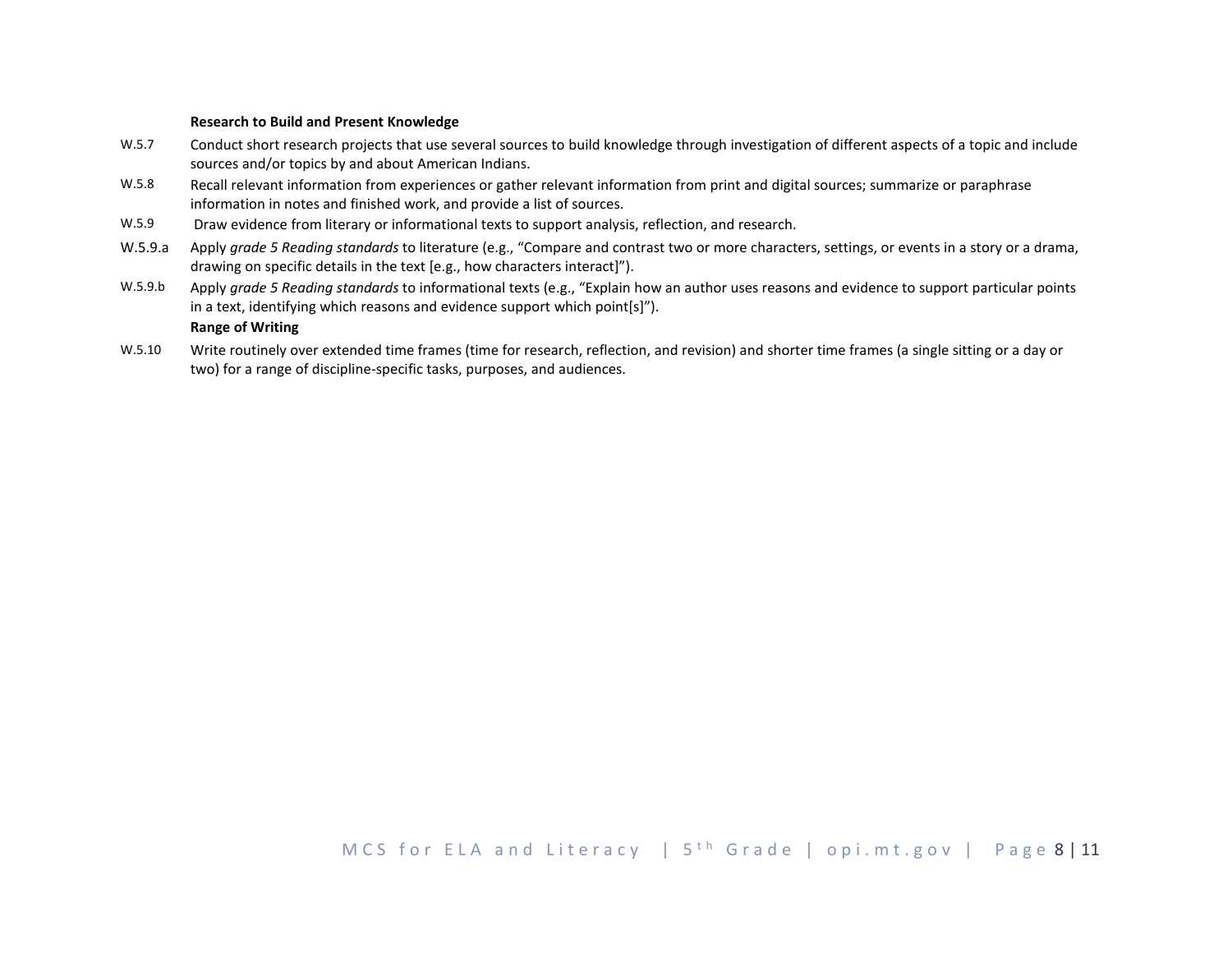## <span id="page-8-0"></span>Speaking and Listening Standards (SL.5)

#### **Comprehension and Collaboration**

- SL.5.1 Engage effectively in a range of collaborative discussions (one-on-one, in groups, and teacher-led) with diverse partners on *grade 5 topics and texts*, building on others' ideas and expressing their own clearly.
- SL.5.1.a Come to discussions prepared, having read or studied required material; explicitly draw on that preparation and other information known about the topic to explore ideas under discussion.
- SL.5.1.b Follow agreed-upon rules for discussions and carry out assigned roles.
- SL.5.1.c Pose and respond to specific questions by making comments that contribute to the discussion and elaborate on the remarks of others.
- SL.5.1.d Review the key ideas expressed and draw conclusions in light of information and knowledge gained from the discussions.
- SL.5.2 Summarize a written text read aloud or information presented in diverse media and formats, including visually, quantitatively, and orally.
- SL.5.3 Summarize the points a speaker makes and explain how each claim is supported by reasons and evidence.

#### **Presentation of Knowledge and Ideas**

- SL.5.4 Report on a topic or text or present an opinion, sequencing ideas logically and using appropriate facts and relevant, descriptive details to support main ideas or themes; speak clearly at an understandable pace and include sources by and about American Indians.
- SL.5.5 Include multimedia components (e.g., graphics, sound) and visual displays in presentations when appropriate to enhance the development of main ideas or themes.
- SL.5.6 Adapt speech to a variety of contexts and tasks, using formal English when appropriate to task and situation.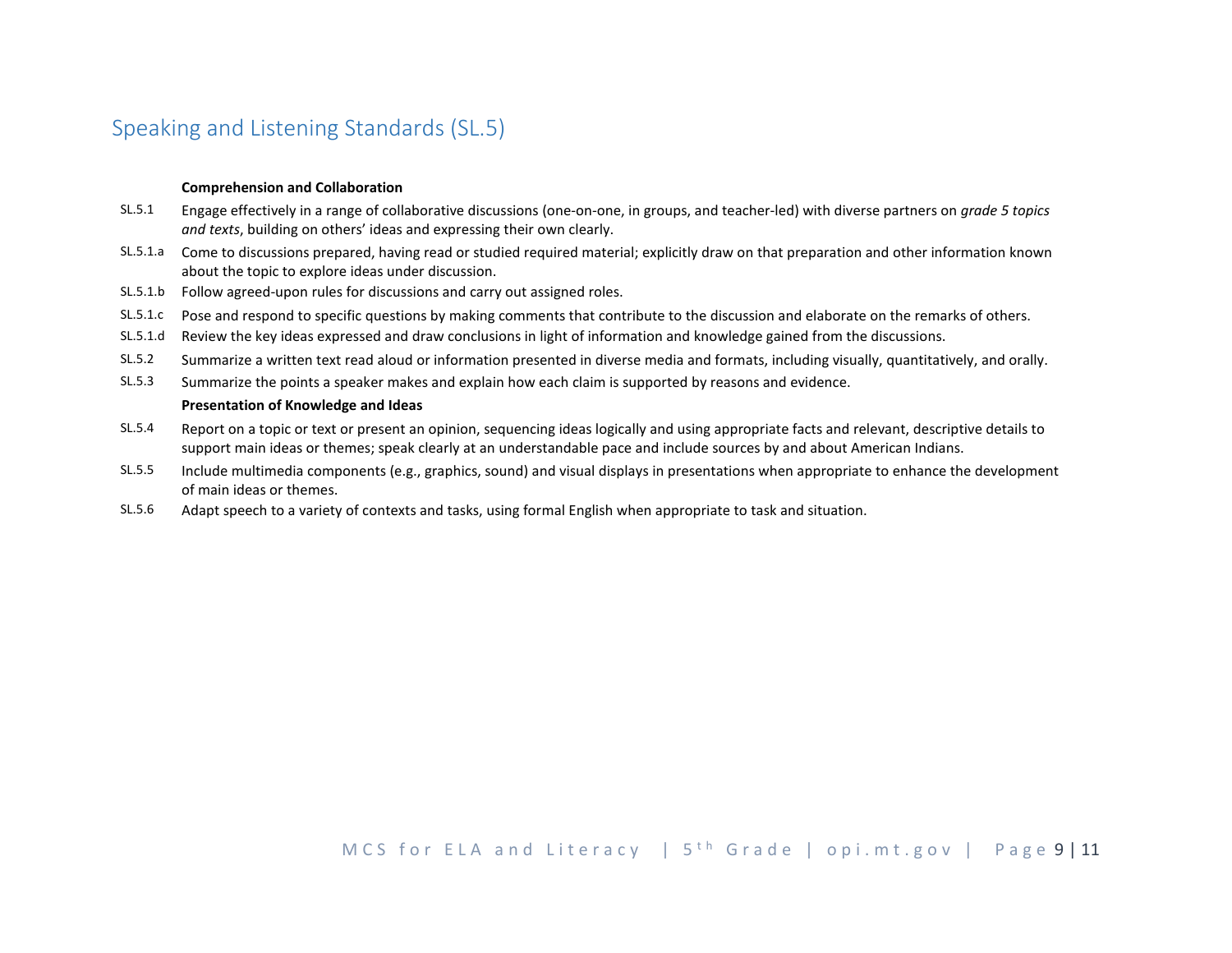## <span id="page-9-0"></span>Language Standards (L.5)

#### **Conventions of Standard English**

- L.5.1 Demonstrate command of the conventions of standard English grammar and usage when writing or speaking.
- L.5.1.a Explain the function of conjunctions, prepositions, and interjections in general and their function in particular sentences.
- L.5.1.b Form and use the perfect (e.g., *I had walked; I have walked; I will have walked*) verb tenses.
- L.5.1.c Use verb tense to convey various times, sequences, states, and conditions.
- L.5.1.d Recognize and correct inappropriate shifts in verb tense.
- L.5.1.e Use correlative conjunctions (e.g., *either/or, neither/nor*).
- L.5.2 Demonstrate command of the conventions of standard English capitalization, punctuation, and spelling when writing.
- L.5.2.a Use punctuation to separate items in a series.
- L.5.2.b Use a comma to separate an introductory element from the rest of the sentence.
- L.5.2.c Use a comma to set off the words *yes* and *no* (e.g., *Yes, thank you*), to set off a tag question from the rest of the sentence (e.g., *It's true, isn't it?*), and to indicate direct address (e.g., *Is that you, Steve?*).
- L.5.2.d Use underlining, quotation marks, or italics to indicate titles of works.
- L.5.2.e Spell grade-appropriate words correctly, consulting references as needed.

#### **Knowledge of Language**

- L.5.3 Use knowledge of language and its conventions when writing, speaking, reading, or listening.
- L.5.3.a Expand, combine, and reduce sentences for meaning, reader/listener interest, and style.
- L.5.3.b Compare and contrast the varieties of English (e.g., dialects, registers) used in stories, dramas, or poems.

#### **Vocabulary Acquisition and Use**

- L.5.4 Determine or clarify the meaning of unknown and multiple-meaning words and phrases based on *grade 5 reading and content,* choosing flexibly from a range of strategies.
- L.5.4.a Use context (e.g., cause/effect relationships and comparisons in text) as a clue to the meaning of a word or phrase.
- L.5.4.b

Use common, grade-appropriate Greek and Latin affixes and roots as clues to the meaning of a word (e.g., *photograph, photosynthesis*).

- L.5.4.c Consult reference materials (e.g., dictionaries, glossaries, thesauruses), both print and digital, to find the pronunciation and determine or clarify the precise meaning of key words and phrases.
- L.5.5 Demonstrate understanding of figurative language, word relationships, and nuances in word meanings.
- L.5.5.a Interpret figurative language, including similes and metaphors, in context.
- L.5.5.b Recognize and explain the meaning of common idioms, adages, and proverbs.